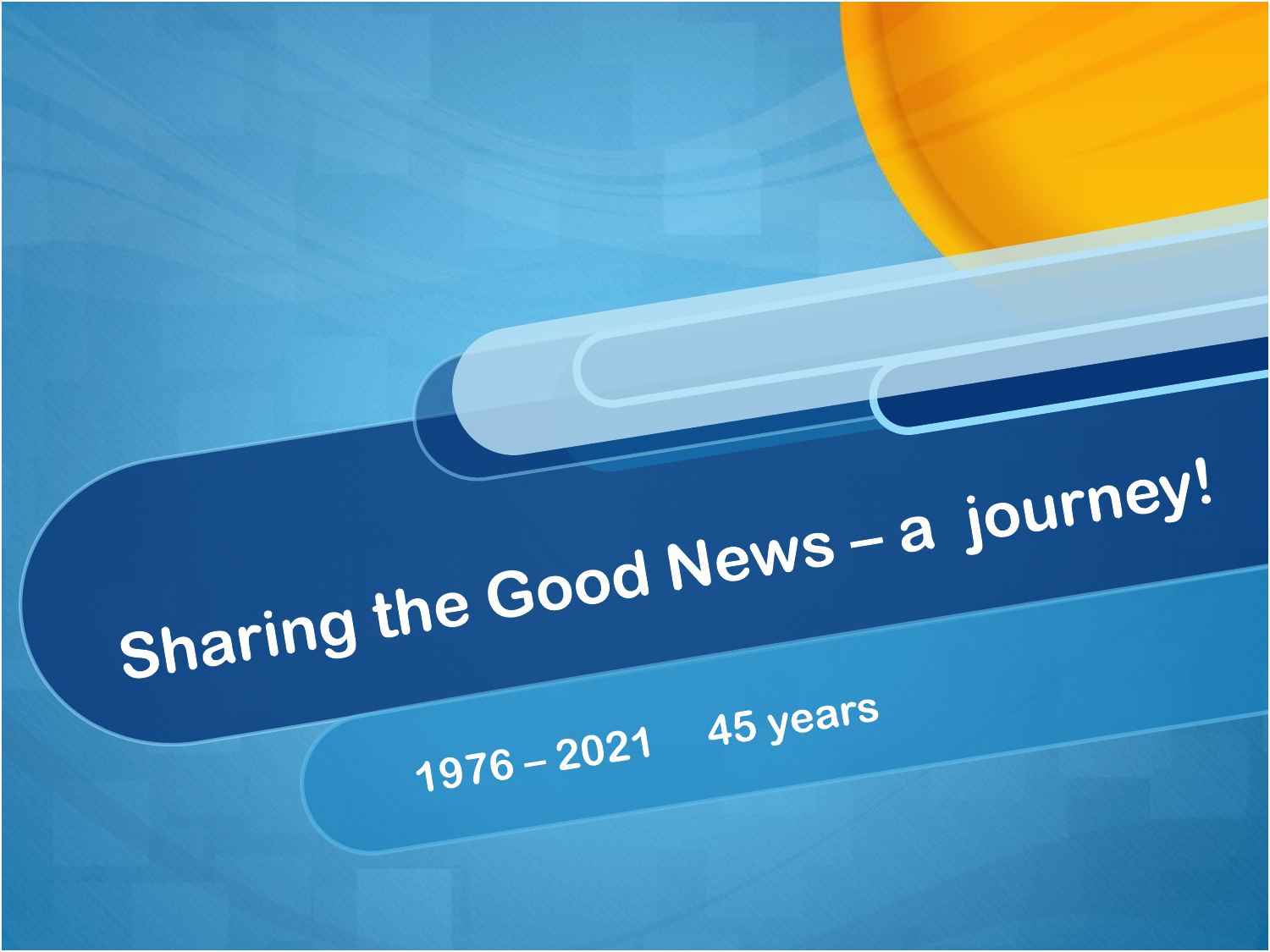## **The Journey – Mark 16... Go into all the world and preach the good news!**

- **Golf course – why are you always happy?**
- **Conviction – I didn't share my faith!**
- **Jen – winning people to Jesus weekly!**
- **Sales Travel – how do I share more?**
- **God gave me the idea to make a sharing business card**
- **Learning to use them – practice daily**

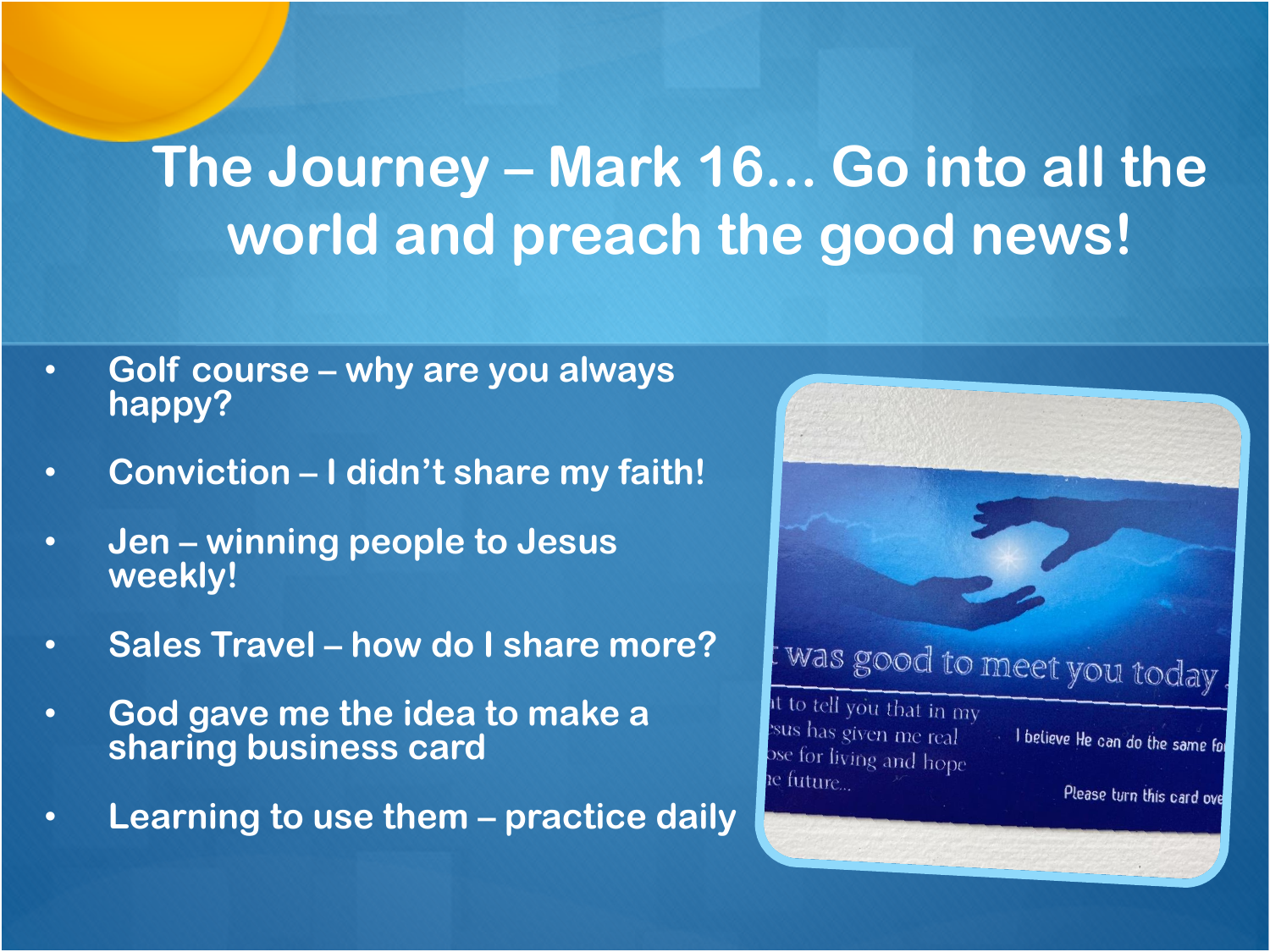## **Matt. 9:37 The harvest is plentiful, but the laborers are few.**

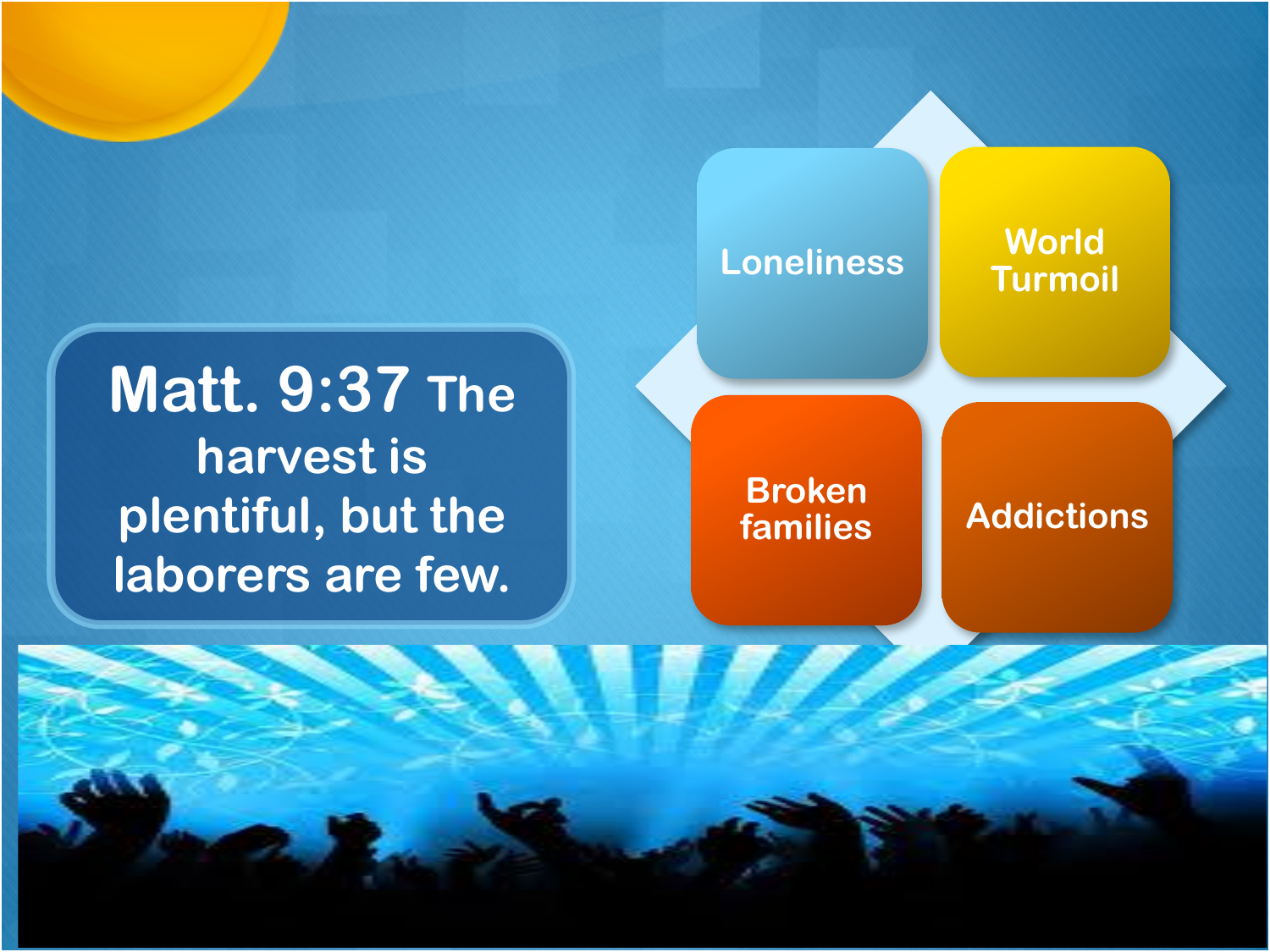## How?

- **Ask simple questions.**
- **Share the Word.**
- **Be positive.**

## **Challenges?**

- **Too busy.**
- **Not sure what to say.**
- **What if they don't respond?**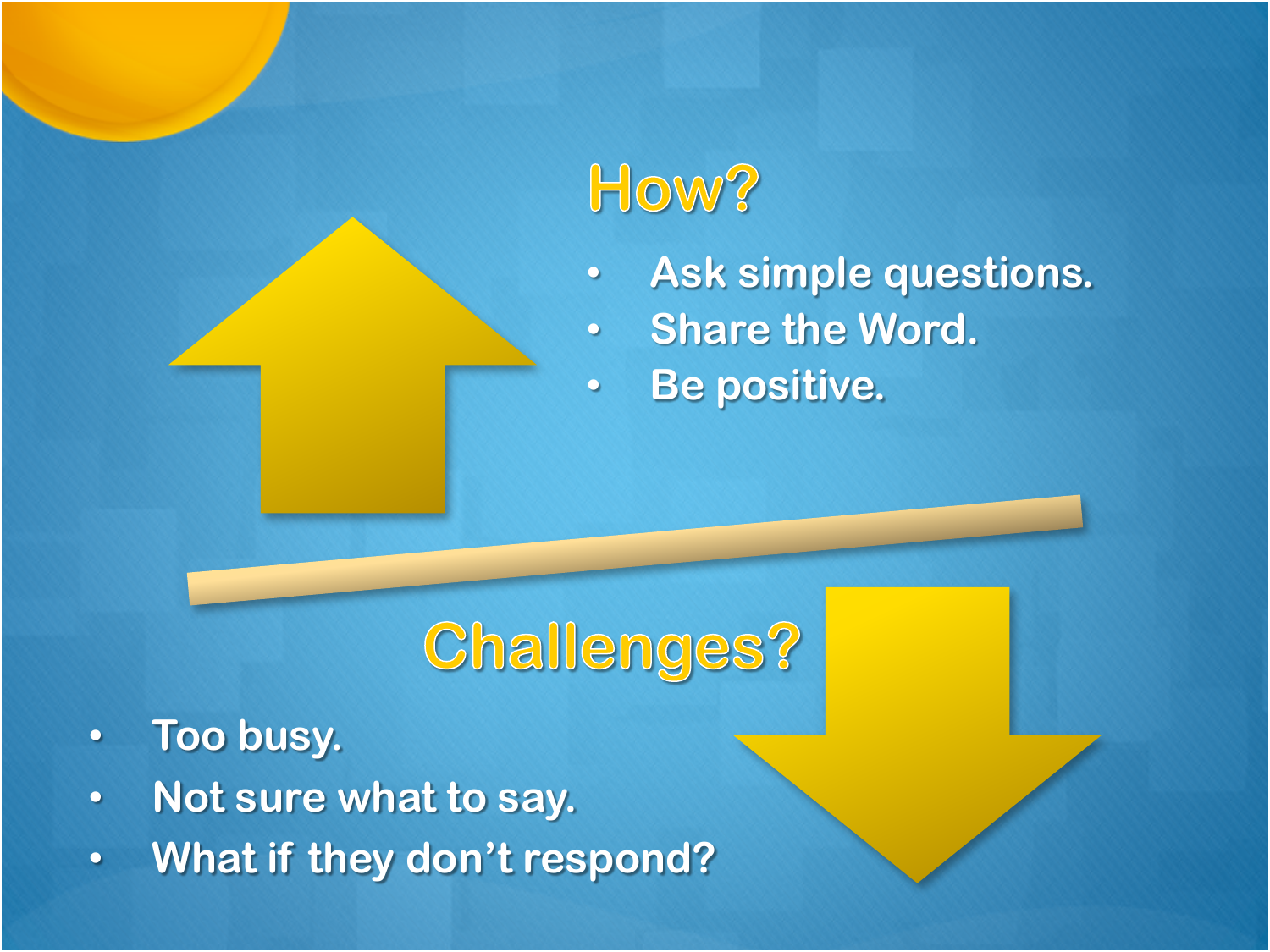## **Sharing Cards**

- **"Would you like a spiritual encouragement card?"**
- **"Did you ever see this before?"**
- **"Hey – check this card out!"**
- **"What do you think of this?"**
- **Ask them to read the verses on the back out loud – then ask, "what do they mean to you?"**
- **Lead them in a prayer of salvation if they are ready.**

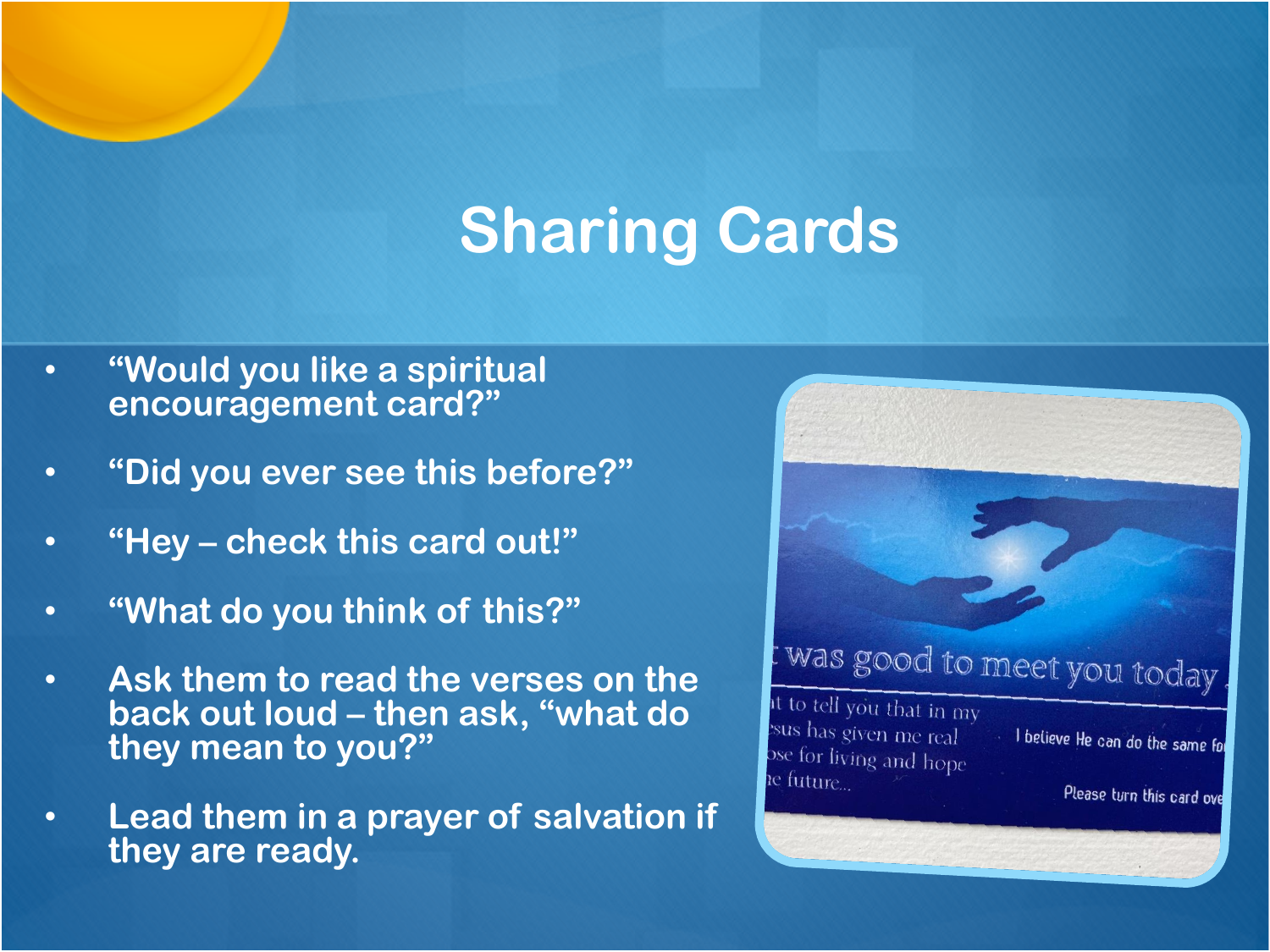## **The Holy Spirit is the Key !**

- **Ask Him to fill you daily….**
- **Believe that He will fill you.**
- **Engage with people!**
- **Ask simple questions.**
- **LISTEN more than you talk.**
- **Share a verse or two!**
- **Use "Sharing Cards"!**

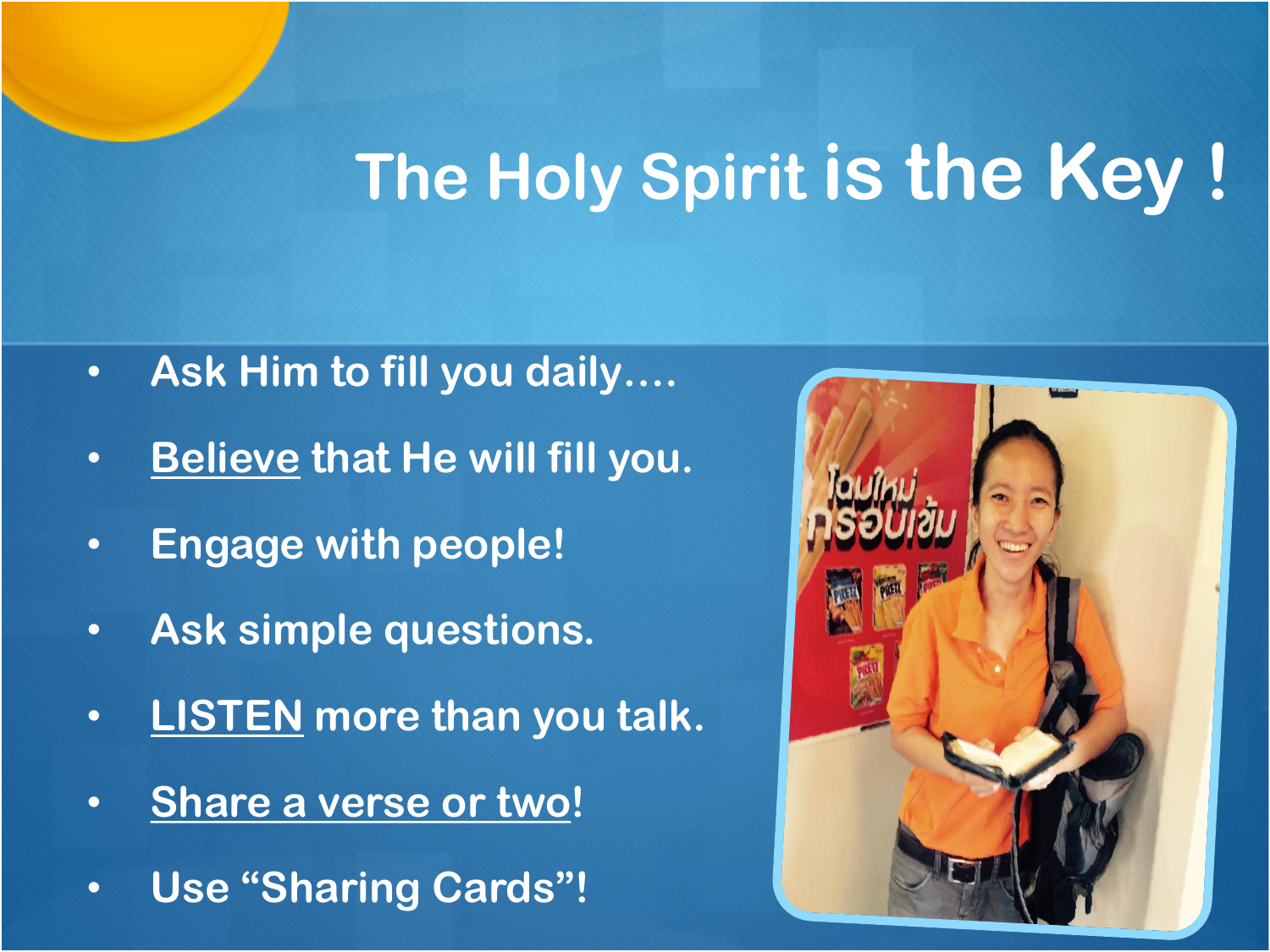## **Places to Share**

- **Coffee Shop**
- **Restaurant**
- **Grocery Store**
- **Gas Station**
- **Travelling:**
- **Rental Car counter – story about the mirror**
- **Airplane**
- **Airport – shoe shine, coffee, gift store,**
- **Hotel check in**



**…always being ready…to give an account of the hope that is in you… Col. 1:27**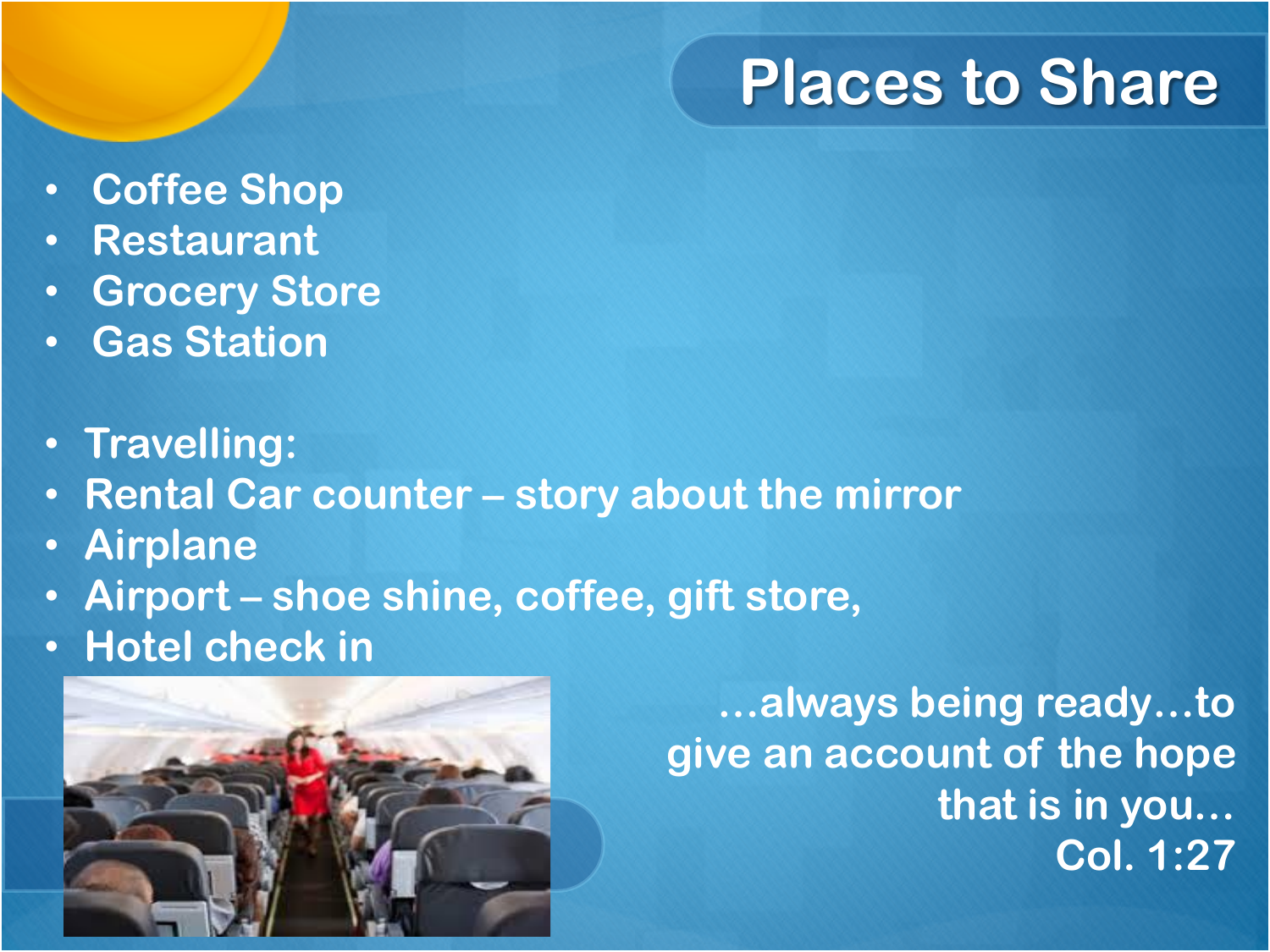

## **At Work?**

- **Follow proper legal and corporate guidelines**
- **Build genuine relationships.**
- **Visiting salesmen – Bibles/ cards in the waiting room?**
- **Work associates at break, lunch times, after work**
- **Prospects – communications.**
- **Service Vendors – lunches, product suppliers.**
- **Building maintenance staff.**
- **Landlord.**
- **Realtor.**
- **Office equipment rentals.**

**Reaching out is what it's all about!**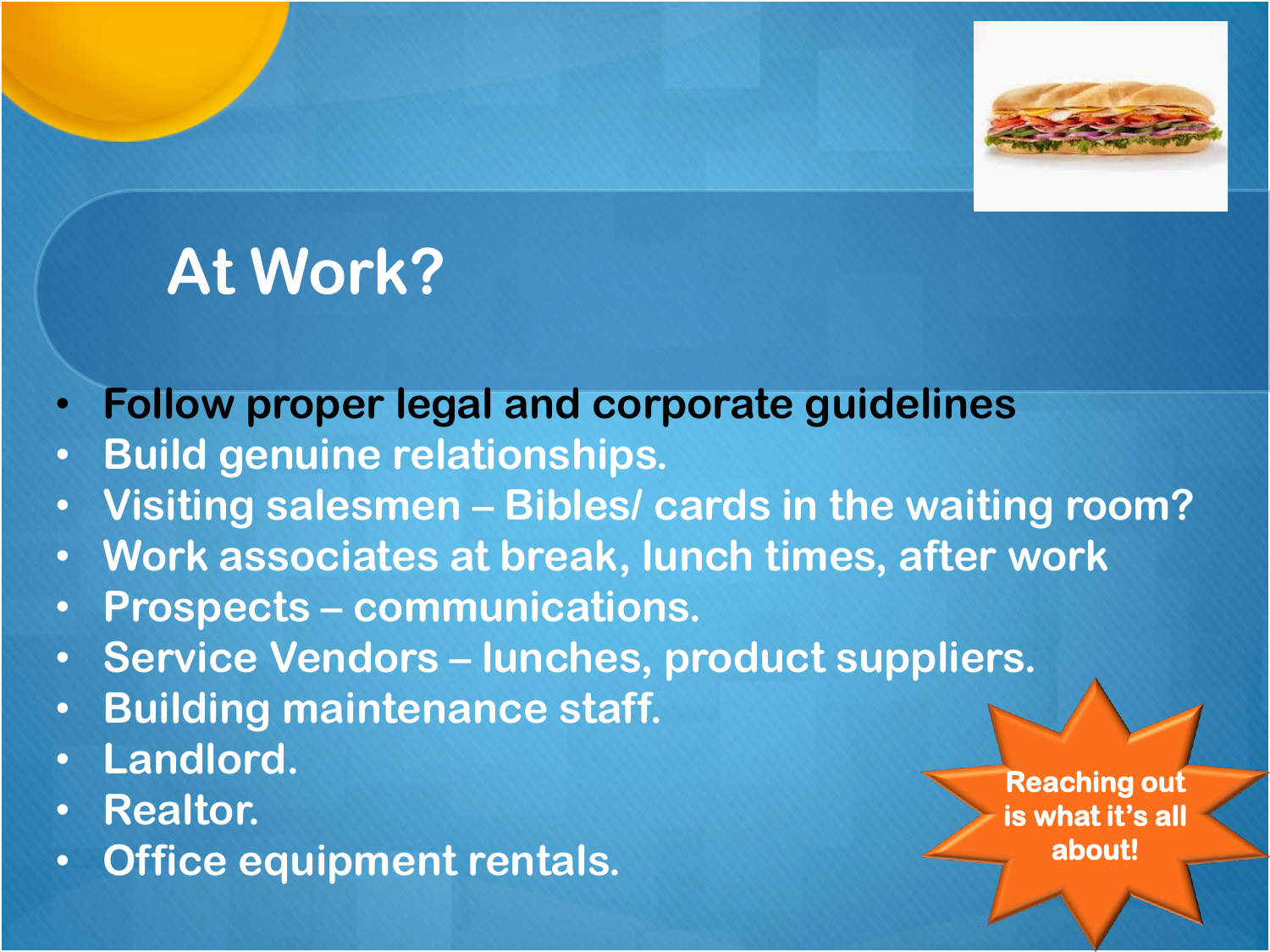## **There is a God who loves you**

**Did you know there is a God who loves you? "No – what do you mean?" For God so loved the world, that He gave his only Son... John 3:16**

#### **You are part of the world – right? "Yes."**

**Then that means God loves You. And you can have eternity with Him!**

**… That whoever believes in Him … Shall not perish but have eternal life! John 3:16**